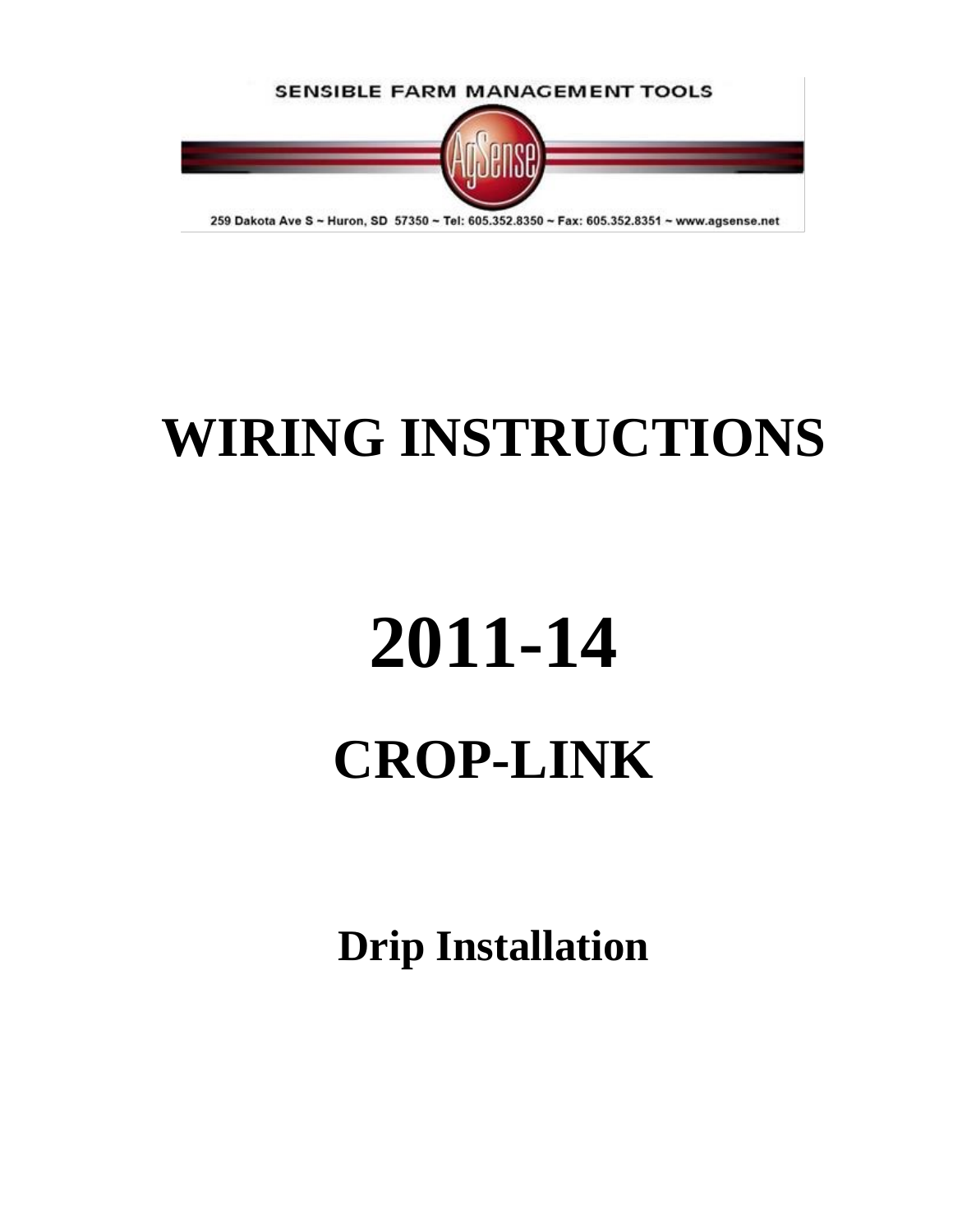## **Items Covered In This Manual:**

**Page 1: Crop Link Device Overview**

**Page 2-3: Sensor Connections**

**Page 4: Power and Relay Wiring**

**Page 5-6: Specs and Warranty Information**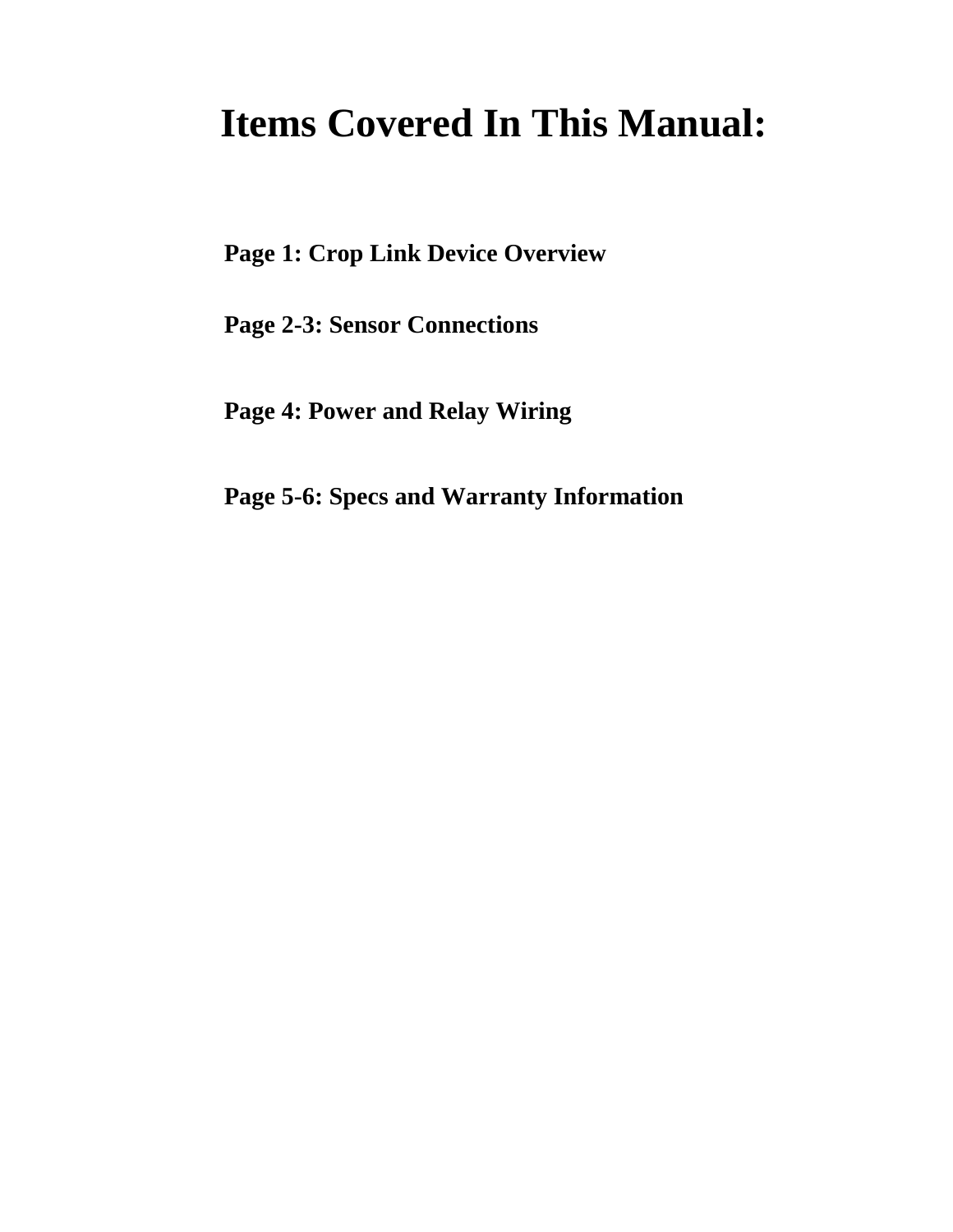## **General Overview of the Crop Link Unit**



Page 1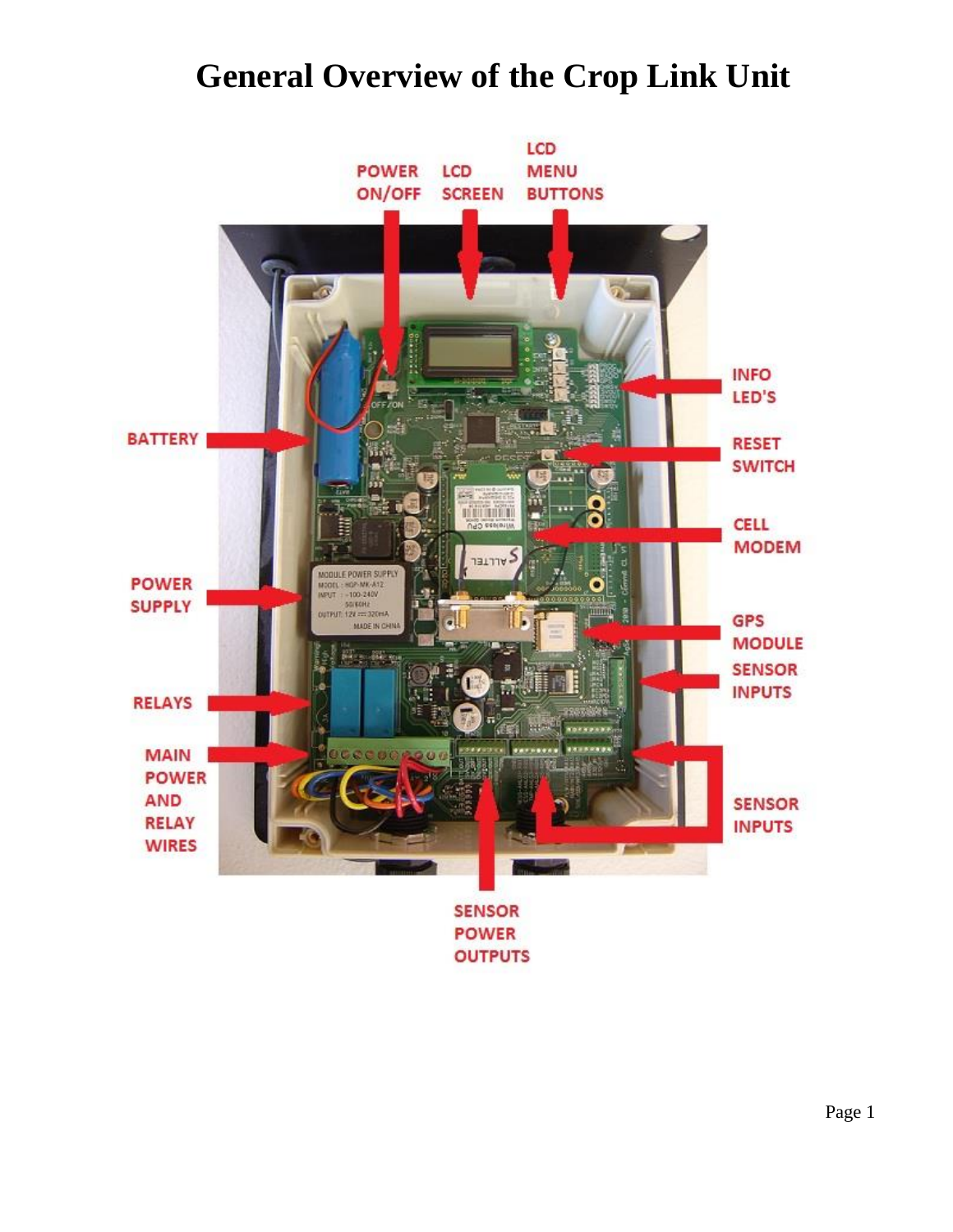### **Wiring Diagram for Drip Irrigation Crop Link Units**



Pressure Transducer White Wires:  $Sensor1 = ANLG1$ Sensor  $2 = ANLG2$ Sensor 3 = **ANLG3**

Pressure Transducer Red Wires all connect to terminals marked: **5V OUT**

Pressure Transducer Black Wires all connect to any terminal marked: **GND**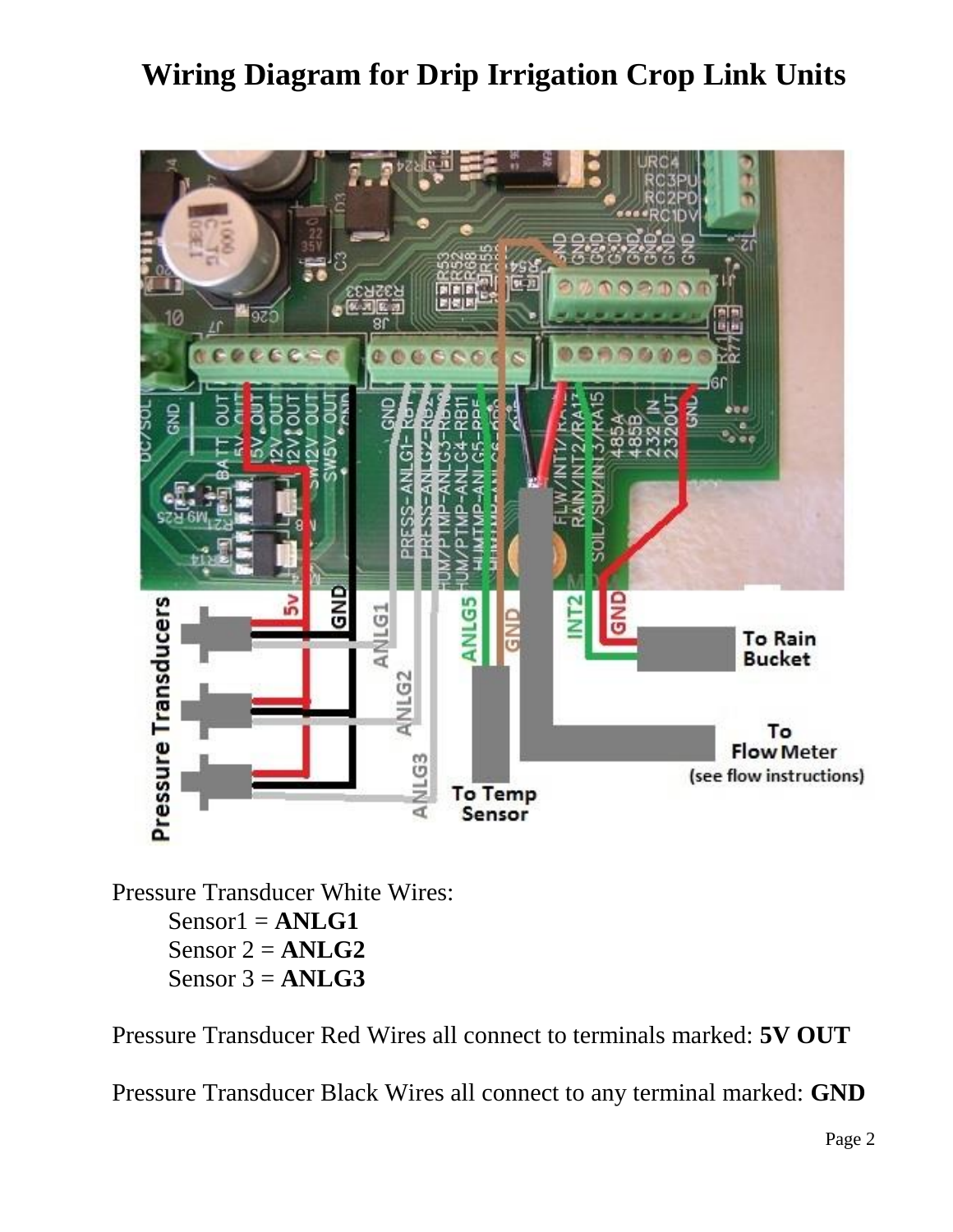## **Additional Sensors:**

Temperature Sensor Green Wire connects to: **ANLG5 (if used)**

Temperature Sensor Brown Wire connects to any terminal marked: **GND (if used)** 

Rain Bucket Green Wire connects to: **INT2 (if used)**

Rain Bucket Red Wire connects to any terminal marked: **GND (if used)**

Flow Meter Red Wire connects to: **INT1** \*

Flow Meter Black Wire connects to any terminal marked: **GND** \*

\*See separate CropLink Flow Wiring Manual for more information.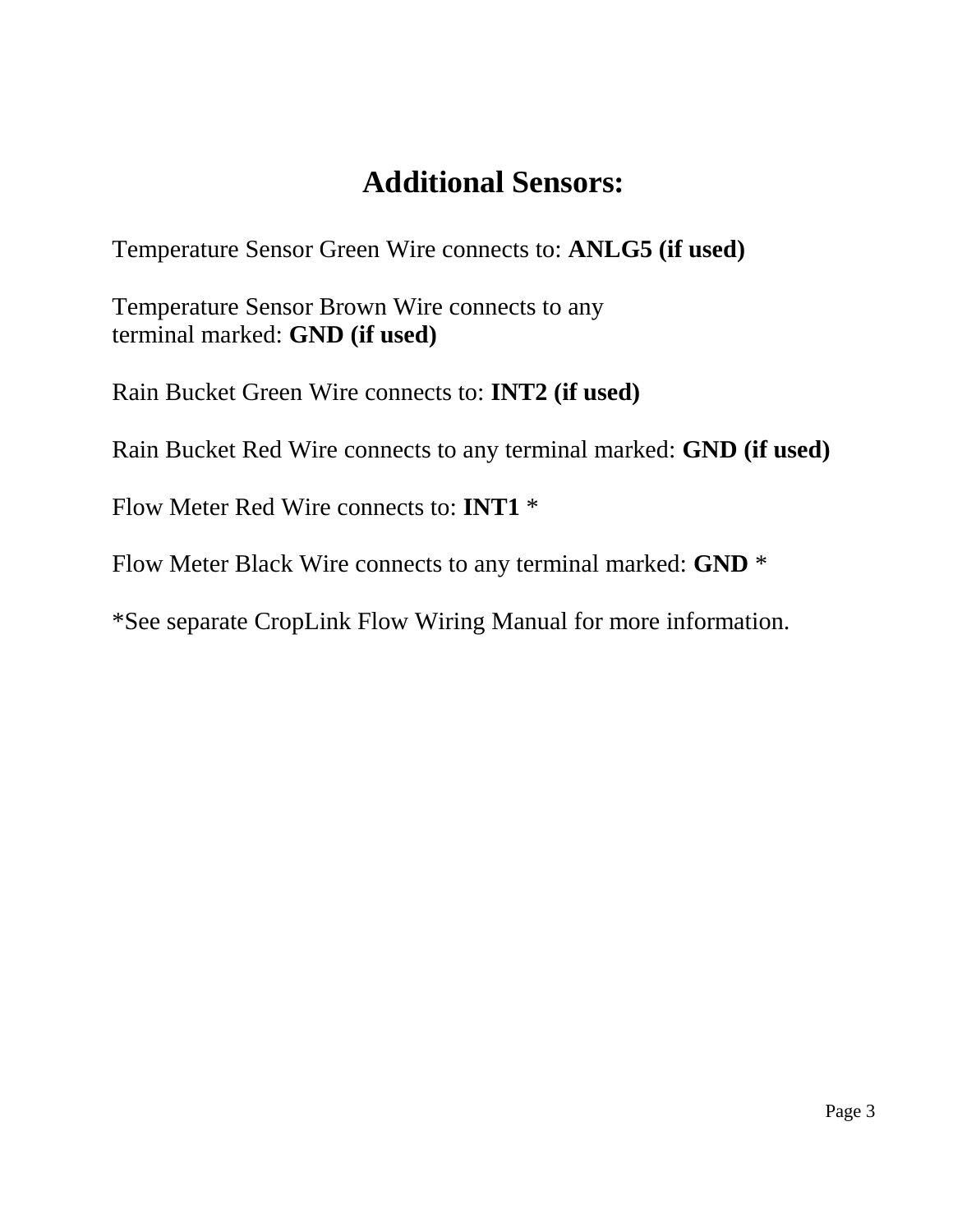#### **Power and Relay Wiring Instructions:**

**1.** Choose one of these two ways to connect power to the cable that is attached to our box :

> **- AC powered units -**  $Black = 120v$  Power Input Brown/Black stripe = Neutral

**- DC powered units -**  $Red = 7-40v DC + Power Input$  $Red/b$ lack stripe = DC GND

- **2.** Make sure power switch in the upper left portion of our circuit board is turned on.
- **3.** Once you have power applied to our unit, Call AgSense at 605-352-8350 to have the configuration sent to the unit so it will start to read the flow meter.
- **4.** Also, once power is applied to our unit, the configuration has been sent to the unit, and water is flowing through the pipe, the GPS light in the upper right corner of our circuit board will be blinking.

**Optional:** This unit has 2 relays that can be used to via the website to remotely control other equipment.

- **Relay/Wire Connections -**

**Relay 1 Common = Blue Relay 1 Normally Open = Orange Relay 1 Normally Closed = Yellow**

**Relay 2 Common = Blue/Black stripe Relay 2 Normally Open = Orange/Black stripe Relay 2 Normally Closed = Yellow/Black stripe**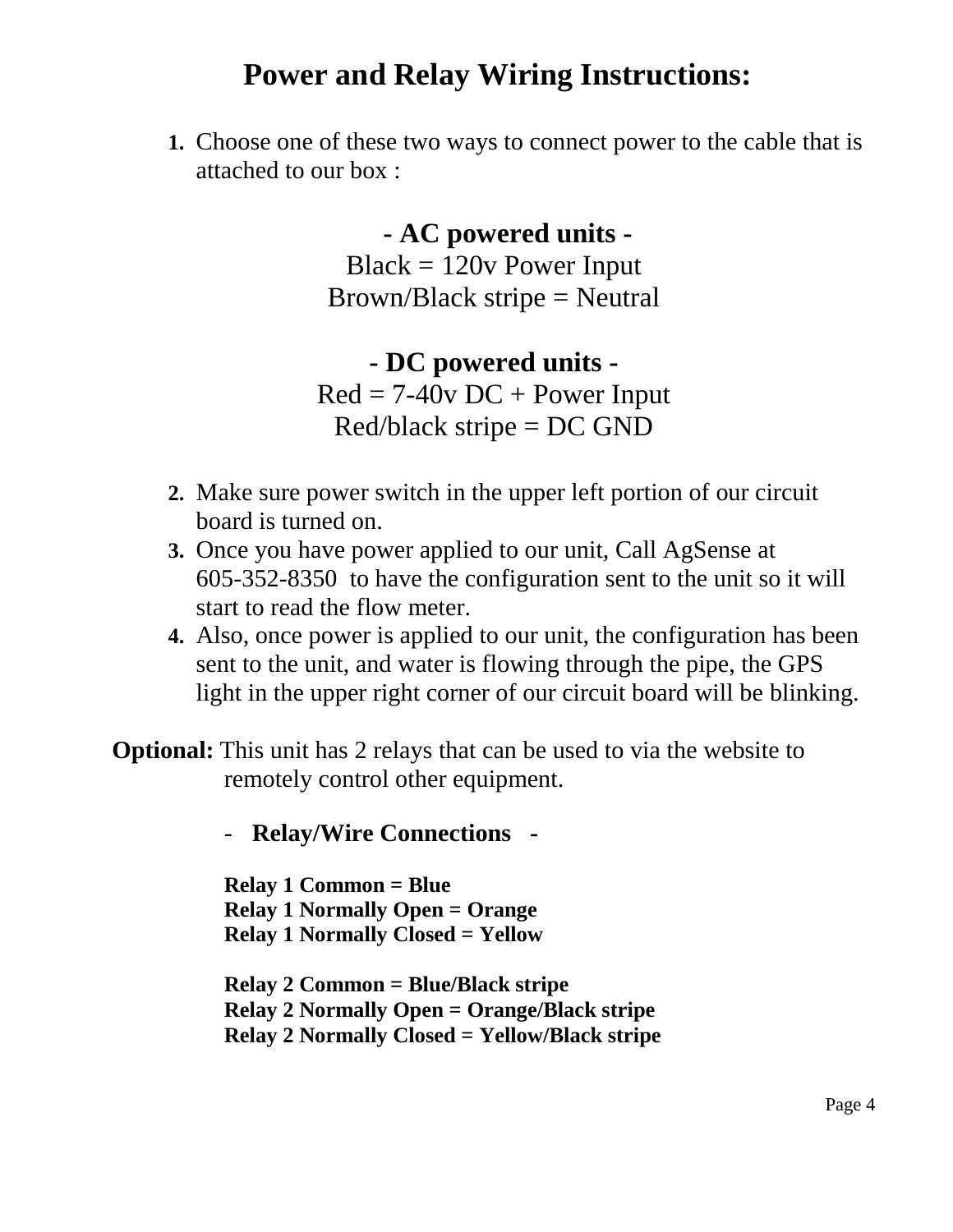Power Requirements for these units:

**DC Powered Unit 7-40V DC:**  At 12v DC: 1.0A MAX 0.1A - 0.5A during normal operation

#### **120vAC Powered Unit:**  At 120v AC: 0.25A MAX

0.05A - 0.15A during normal operation

The above numbers are the current required for our unit to operate. Below is the current the relays in our box can control:

On both AC and DC units, each relay can handle a peak max of 5A, 3A constant (at a max voltage of 120vAC, or 30vDC).

#### **Warranty Information:**

All warranty service provided by the AgSense service center, or an authorized technician.

#### **Warranty repairs require a Return Merchandise Authorization Number (RMA); Have your dealer contact AgSense to obtain this RMA number.**

| For the Period of : | AgSense will:                               |
|---------------------|---------------------------------------------|
| 60 Days             | Money back Guarantee if not satisfied with  |
|                     | product.                                    |
| 1 Year              | Repair on any unit that fails due to defect |
|                     | in materials or workmanship. AgSense        |
|                     | labor and parts would be provided free of   |
|                     | charge during the warranty period. (This    |
|                     | does not include dealer labor.)             |

#### **What is not covered:**

- Service trips to your home to teach you how to use the product.
- Improper installation, delivery or maintenance. If you have an installation problem contact your dealer or installer.
- Failure of product resulting from modification to product or due to unreasonable failure to provide reasonable and necessary maintenance.
- Labor necessary to move device from one location to another.
- Improper installation of battery.
- Failure due to corrosion or water damage.
	- $\circ$  Units installed in direct contact with sprinklers require a tower box or other watertight protection.
- Damage to the product caused by improper power supply voltage, accident, fire, floods or acts of God.
- Damage caused after delivery.